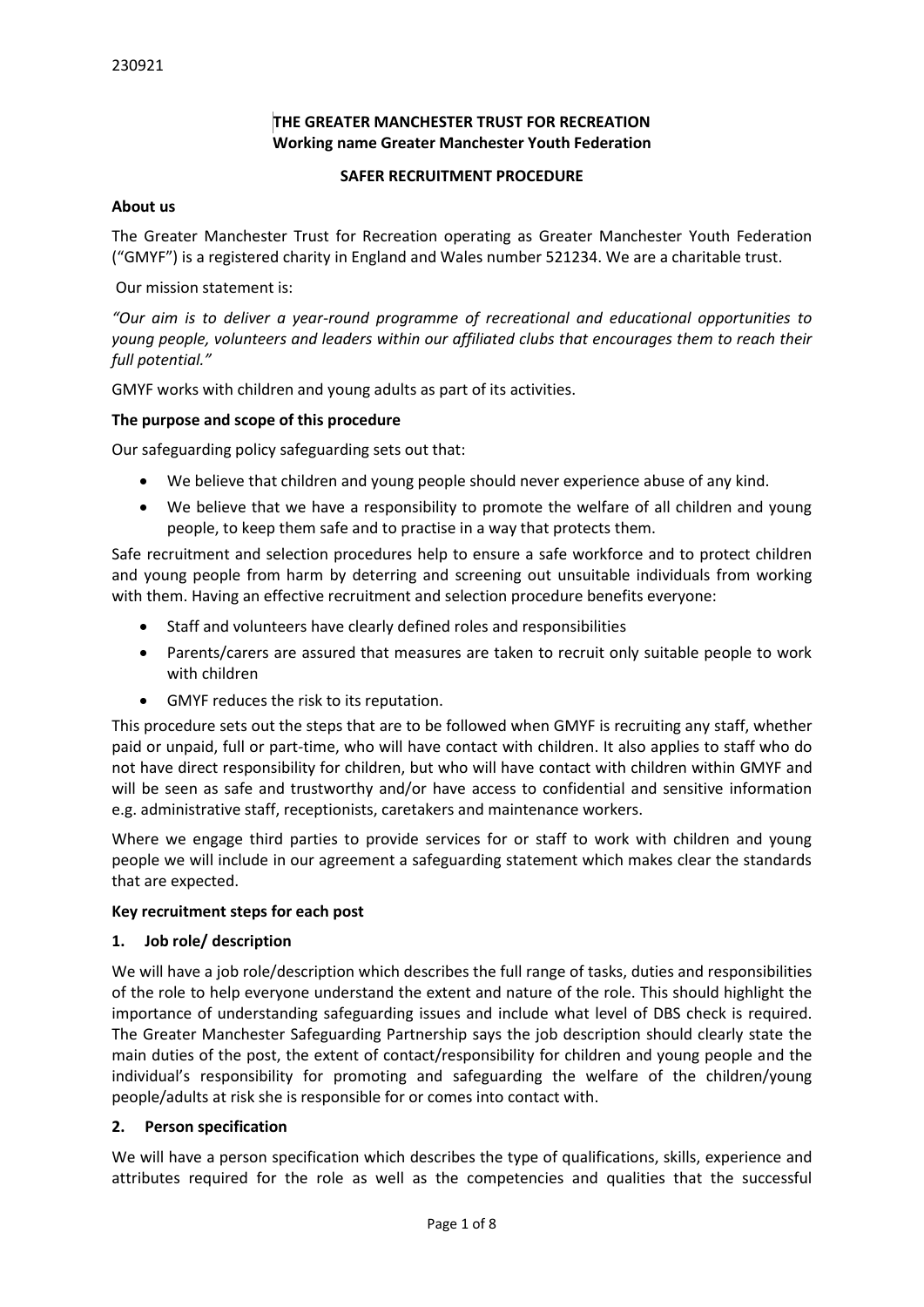candidate should be able to demonstrate. This will highlight the importance of understanding safeguarding issues.

### **3. Job/Role advert**

We will advertise or promote paid jobs or volunteer roles to attract the widest response and demonstrate an open recruitment process. This is also our first opportunity to send out a clear safeguarding message. We will indicate that the post involves working with children, our commitment to safeguarding and promoting the welfare of children and young people and, if appropriate, that an applicant will need to undergo a DBS check at the appropriate level in the event of the individual being offered the position.

## **4. Application form**

We will ask all applicants to complete an application form which has relevant questions and to get all the required information from the candidate, such as details of the person's experience, qualifications and employment history (paid and voluntary). We will use this to short-list for interview, inform the interview with the candidate and identify any gaps in the employment/volunteering history. We will ask for the contact details of two referees, one from the current or most recent employer and including someone who can comment on the applicant's previous work with children*.* For information on what the application form should include please see the Greater Manchester Safeguarding partnership:

## https://greatermanchesterscb.proceduresonline.com/chapters/p\_safe\_rec.html

We will provide applicants with an information pack which will highlight the importance of the rigorous selection processes and the duty to safeguard and promote the welfare of children and young people; that proof of identity will be required, as well as a DBS check where appropriate. The pack should include a copy of:

- The application form, and explanatory notes about completing the form;
- The job description and person specification;
- Relevant information about the organisation and the recruitment process;
- Our Child Protection Policy Statement;
- A statement of the terms and conditions relating to the post.

### **5. Selecting applicants for interview**

Shortlisting will be carried out by at least two people who should each be clear about what their role involves and who should assess each application form according to how well it meets the criteria set out in the person specification. We will adopt a transparent scoring system for shortlisting and interviews. At least one member of the safeguarding and short listing panel should have safe recruitment and selection training.

### **6. Self-disclosure form**

This gives candidates the opportunity to tell us confidentially about whether they have ever been known to any children's services department or the police as being a risk or potential risk to children and whether they have even been the subject of any disciplinary investigation and/or sanction by any organisation due to concerns about their behaviour towards children. Please use the GMYF selfdeclaration form.

For candidates for a senior management position in the charity, there are certain automatic disqualification rules and candidates should be asked to complete a self-declaration relating to this (see Charity Commission templates and template form from the Charity Unlock).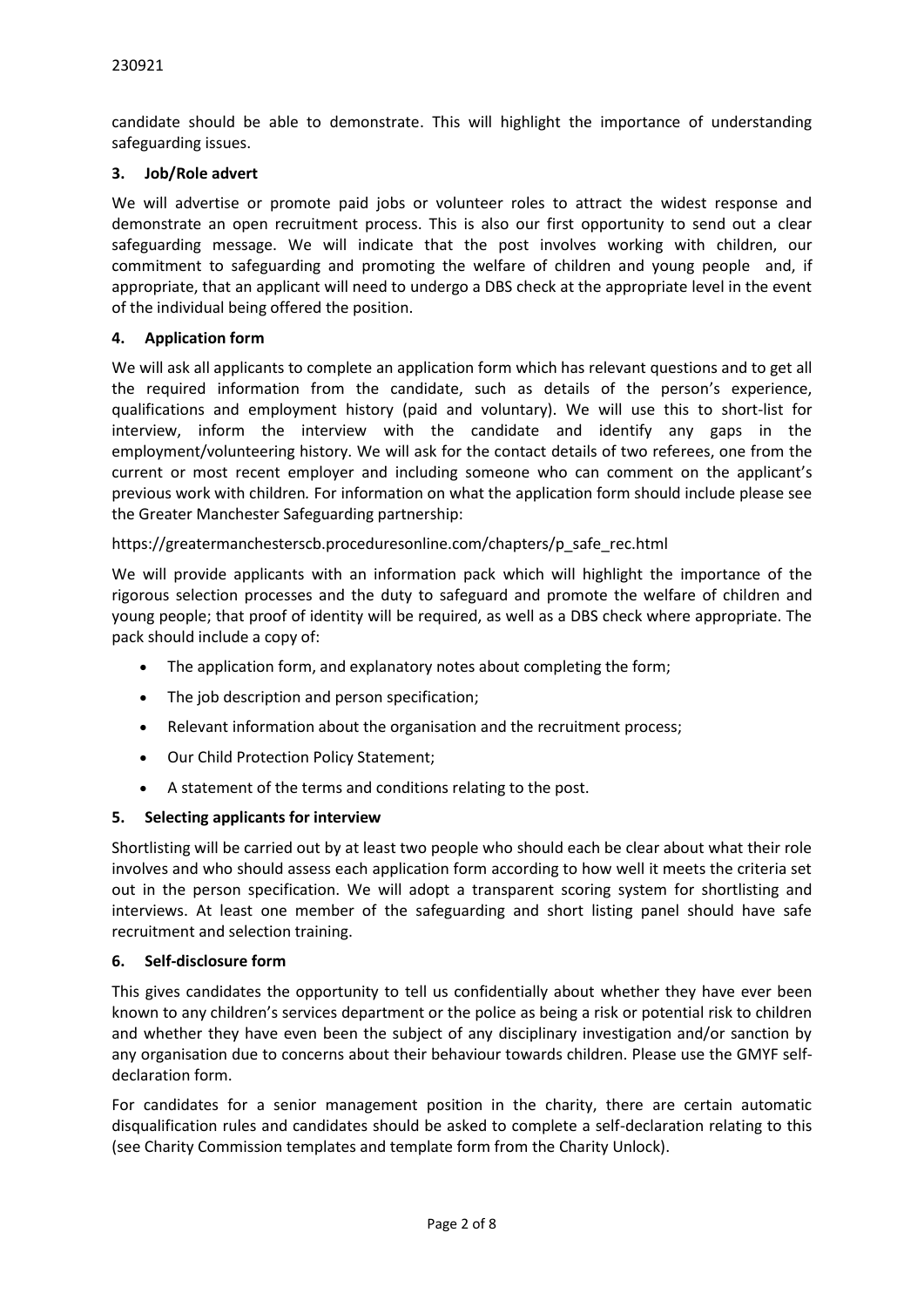Only applicants that are to be interviewed should be asked to complete self-declaration forms. We will ask candidates short-listed for interview to bring the completed form(s) to the interview in a separate, sealed envelope marked 'Confidential'. We will only open the self-disclosure forms of candidates who have accepted a conditional offer and the information will be reviewed as part of our pre-employment vetting checks.

We will securely dispose of all unopened self-declaration forms.

The self-disclosure form(s) does not replace the need for a criminal records check which should always be carried out as appropriate (see below).

### **7. Interview**

Interviews to recruit people to work with children are always to be conducted face to face.

Candidates are to be asked in advance whether they have any access requirements for the interview and we should provide what they need.

At least two people should be on the interview panel, with a chair. The members of the panel should have the necessary authority to make decisions about the appointment.

Questions should relate to items in the person specification to assess their suitability for the role and allow candidates to demonstrate the attitudes and values that people working with children and young people need to have. Each candidate should be asked the same questions so that they are all treated equally. Questions may explore the applicant's attitude to power, authority and discipline, and may include asking for a response to a problem faced in GMYF to assess the candidate's commitment to promoting good practice and ability to communicate with children and young people. We will ask questions that probe whether the applicant has the ability and commitment to meet the standards required to adhere to GMYF's safeguarding policy and procedures and identify any gaps in employment/personal history.

We will consider whether another method should be used in addition to the question and answer format to assess a competency, such as a practical test.

### **8. Making an offer**

When making an offer of employment to an individual we will make it clear that it is conditional and that the individual must successfully complete pre-employment checks and vetting to progress to a final offer.

### **9. Checking identity and Qualifications**

As part of the pre-employment checks the candidate will be asked to prove his/her identity, qualifications and right to work in the UK. The candidate will be asked to attend our offices with the required original documents which we will take copies of. The Home Office has published guidance on right to work checks which should be consulted to ensure that the appropriate documentation is obtained from the candidate.

### **10. Written References**

As part of our pre-employment checks we will directly contact the candidate's referees using the details provided in the application form to obtain written references. They will be asked about the candidate's suitability and ability to work with children and young people. A copy of the job description and person specification should be included with all requests. Please use the GMYF template reference form. For further details on what a reference request should include please see the Greater Manchester Safeguarding Partnership at:

https://greatermanchesterscb.proceduresonline.com/chapters/p\_safe\_rec.html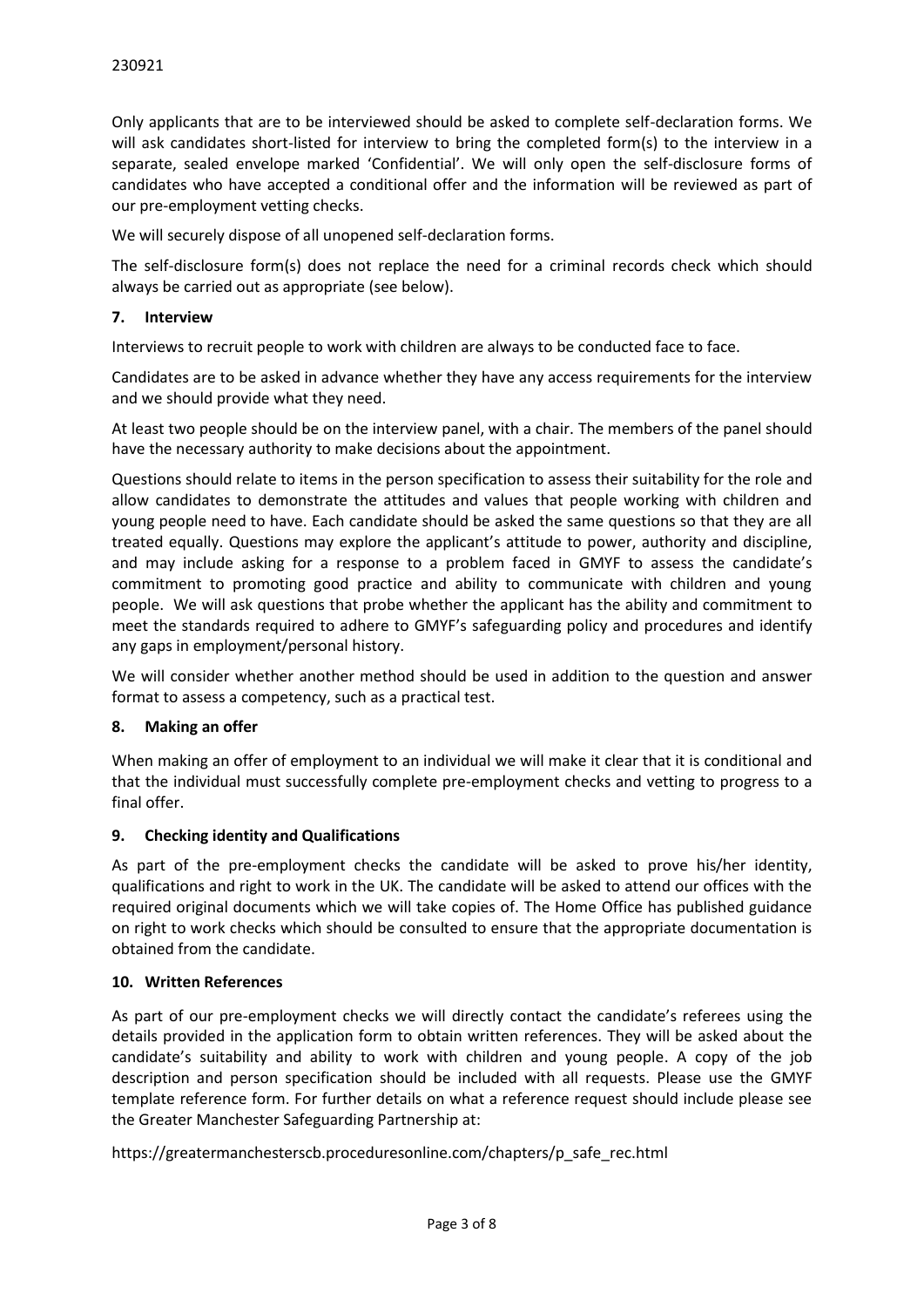We will make sure the information provided in a reference is consistent with what the applicant gave us and follow up any discrepancies.

If a reference expresses concerns, is incomplete or vague, we will contact the referee directly to address these issues. A written record will be kept of any telephone conversations.

If an applicant is not currently employed in working with children, but has previously done so, then we will check with the last relevant employer to confirm details of their employment and reason(s) for leaving.

If the issue is significant, we will ask the referee for further details in writing.

We will not consider information about unsubstantiated concerns or allegations that have been proven to be false when deciding whether to interview or employ a candidate.

### **11. Criminal Records Checks**

There are different types of criminal record checks depending on the nature of the work being carried out. It should be ascertained (see the references and resources below) whether the role is eligible for a criminal records check and if so, which type.

The types of checks that can be carried out are:

- The role is one which is listed on the Rehabilitation of Offenders Act 1974 (Exceptions) Order 1975 (*SI 1975/1023*) it is eligible for a standard check from the Disclosure and Barring Service. It is not appropriate for anyone working with children and young people.
- The role is one which is listed on the Rehabilitation of Offenders Act 1974 (Exceptions) Order 1975 (*SI 1975/1023*) and is also specified in the Police Act 1997 (Criminal Records) Regulations (*SI 2002/233*) it is eligible for an enhanced check from the Disclosure and Barring Service.

Enhanced disclosures include much fuller information held on the Police National Computer about an individual's convictions, cautions, reprimands or warnings and includes both filtered 'spent' and 'unspent' convictions, plus any local police records that it is reasonably considered might be relevant to the post applied for.

Certain roles are eligible for an enhanced check with a barred list check, that is a check on the statutory lists containing details of people who are considered unsuitable to work with children or vulnerable adults.

 Where there is no eligibility for a standard or enhanced check, an applicant can be requested to consent to a basic disclosure of their criminal records history. This may be relevant, for example where an applicant would never have contact with children but would be employed in a position requiring a high level of trust and integrity.

The Home Office has issued guidance on DBS checks for employers [\(www.gov.uk/guidance/dbs](http://www.gov.uk/guidance/dbs-check-requests-guidance-for-employers)[check-requests-guidance-for-employers\)](http://www.gov.uk/guidance/dbs-check-requests-guidance-for-employers).

The Disclosure and Barring Service ( [www.gov.uk/government/organisations/disclosure-and-barring](http://www.gov.uk/government/organisations/disclosure-and-barring-service)[service\)](http://www.gov.uk/government/organisations/disclosure-and-barring-service) has useful information on DBS checks and eligibility. It has also produced a guidance leaflet DBS Checks in Sport – Working with Children.

We will check before asking a person to apply for a criminal record check through the DBS that we are entitled to submit an application for that job role. We will always seek enhanced DBS checks (and barred list checks for regulated activity) on anyone eligible.

#### **Enhanced with barred list check**

It is essential that if someone is doing "regulated activity" they undergo an "enhanced with barred list check". It is a criminal offence for a barred person to seek to work in regulated activity, and for an employer knowingly to employ a barred person in regulated activity.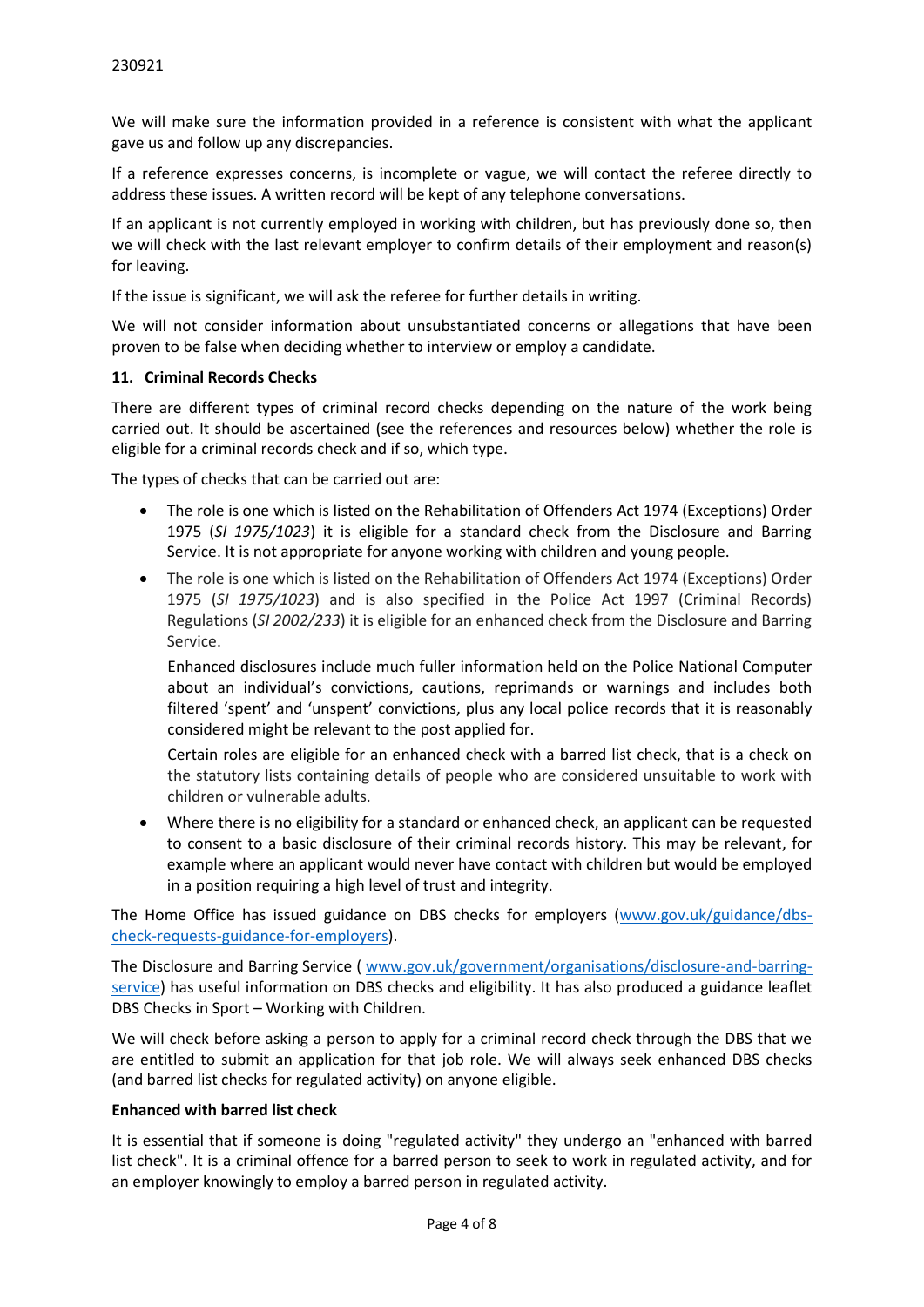In overview regulated activity with children means carrying out any of the below activities frequently or with intensity (more than 3 days in a 30 day period or overnight).

- Unsupervised activities: teaching, training, instructing, caring for or supervising children; providing advice/guidance on wellbeing, or driving a vehicle only for children.
- Working for a limited range of "specified places" with the opportunity for contact with children and young people, for example schools, children's homes, childcare premises.

These are also examples of regulated activity if unsupervised:

- engaging in intimate or personal care of children.
- health care (including by a registered health care professional).

Regulated work can also apply to certain positions of trust within organisations, for example being a trustee of a children's charity.

Please see the sport and recreation sector guidance, **[Defining supervision and regulated activity](https://thecpsu.org.uk/resource-library/best-practice/defining-supervision-and-regulated-activity-sport-and-recreation-sector-guidance/)**. (thecpsu.org.uk/media/298545/defining-supervision-and-ra-guidance-rev-jan17.pdf). This has useful guidance to help determine which posts or roles are considered to be regulated activity. It suggests that once you have established that the first two criteria for 'Regulated Activity' have been met i.e.

Criteria 1 Type of activity: Teaching, training, instructing, caring for or supervising children or providing guidance and advice on well-being for children or driving a vehicle only for children

 Criteria 2 Frequency of activity: Once a week or more often or 4 or more days in a 30 day period or over-night between 2am and 6am

You must then confirm if the third criteria has been met namely Criteria 3 Level of supervision: unsupervised by another individual in 'Regulated Activity'.

### **Enhanced check**

If someone is teaching, training, instructing, caring for or supervising children or providing guidance and advice on well-being for children or driving a vehicle only for children but on a less frequent basis than for a regulated activity, then, in general, they are eligible for an enhanced check without any barred list check. Where a role is eligible for an enhanced check without any barred list check then this check should be made.

#### **Managers and supervisors**

Note that if a person is employed to act as a supervisor whose duties include the day to day management or supervision of someone who is eligible for an enhanced check with a children's barred list check for being in regulated activity with children, then the person acting as the supervisor will also be eligible for the same level of check.

### **12. Overseas Checks**

If a candidate has been resident overseas for three months or more over the past five years, where appropriate, we will check the candidate's criminal record in that country. Please see the Home Office guidance on applying for criminal record checks for overseas applicants. Any documents not in English need to be accompanied by a certified translation.

### **13. Risk Assess Information**

Any blemished DBS checks or information of concern on a self-disclosure form or otherwise must be risk-assessed with the involvement of the Trustee responsible for safeguarding to assess whether or not the person is suitable to work with children and young people. The candidate should not be employed or engaged until this is complete. If necessary, we must pass on information to the relevant authorities, such as the criminal records agency, professional bodies or police.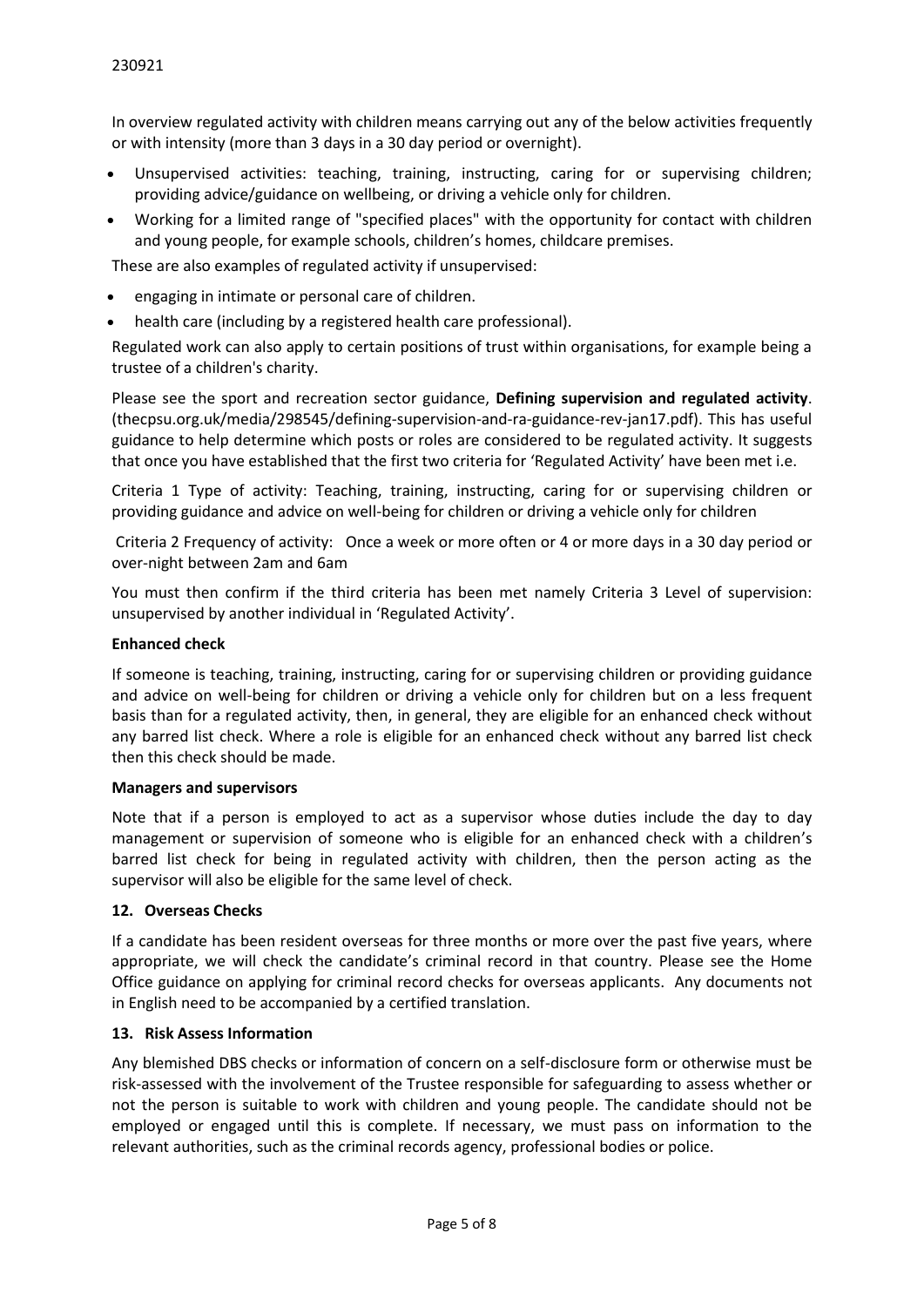People on the barred list must not be given a role that requires them to work or volunteer with children or young people in regulated activity. It is illegal for an employer to knowingly employ somebody to carry out regulated activity whilst they are on the barred list. If we find that someone who has applied to work with children is barred, we will notify the police.

We cannot use 'spent' or 'protected' convictions as a reason not to employ somebody (unless the conviction makes them unsuitable to work with children). If the applicant has not been barred from working with children but the checks have raised concerns (for example if they have a criminal record), we will carry out a risk assessment (see above) to ascertain whether the applicant is suitable to work with children and young people. Decisions about whether or not to employ someone whose vetting checks raised concerns will be made on a case-by-case basis.

Please also see our recruitment of Ex-Offenders policy.

## **14. Carrying out the risk assessment**

When carrying out the risk assessment:

- We will only share information about an applicant's criminal record with those who need to know. We will tell the applicant who in the organisation knows about his/her record.
- We will discuss any concerns with the applicant as part of the risk assessment process, recognising that past convictions might be a source of anxiety and embarrassment and acting with sensitivity and empathy (but see confidential information below).
- We will take all reasonable steps to gather as much relevant information as possible.
- We will make sure that in addition to the person performing the risk assessment someone else from GMYF is present during our discussions with the applicant preferably someone who was involved in the recruitment process, to provide support and to take notes.
- We will carefully plan the questions in advance and keep the discussion focused on the individual, their feelings and attitudes.
- We recognise that it is not our responsibility to decide whether a legal decision was right or fair. We need to decide whether the applicant is suitable to work or volunteer with children and young people.

### **15. Confidential Information**

If the vetting and barring check includes additional information that is marked "in confidence", we must not discuss it with the applicant. This could compromise a criminal investigation or the safety of another person and may in itself constitute a criminal offence.

If we decide not to appoint someone on the basis of confidential information, we need to be careful when we inform them that the offer is withdrawn. It is sufficient to tell the applicant that, on the basis of checks and references that have been made, we have had to withdraw the provisional job offer.

### **16. Making the decision**

The reasons for our decision should be objective, rational and easy to understand. We will write these down and keep them in a securely lockable cabinet, along with the notes made during our investigations.

Things to consider include:

- the nature of the offence and its seriousness
- the relevance of the offence to other staff, volunteers, children and their families
- the length of time since the offence took place
- the length of the sentence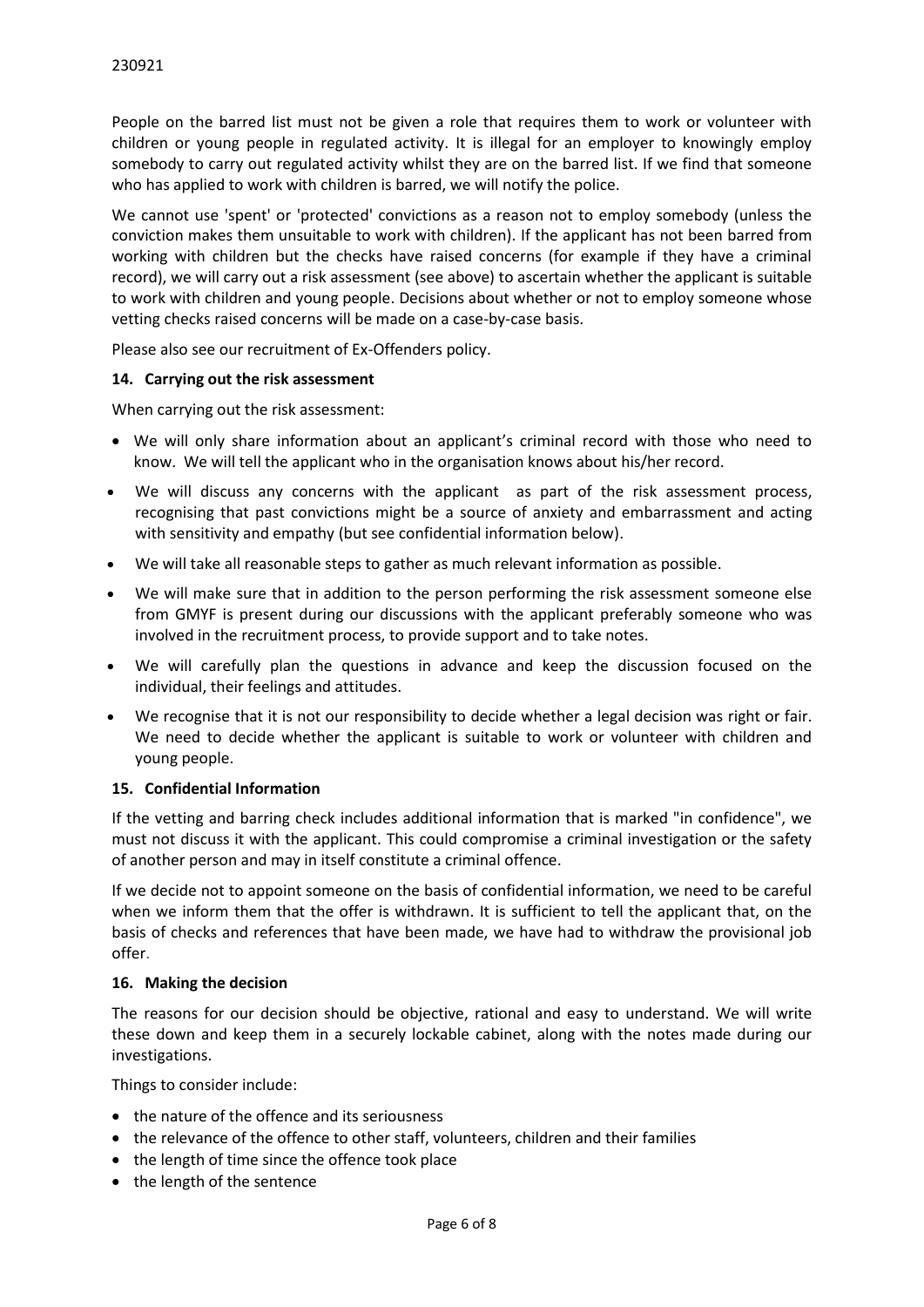- whether the offence was an isolated incident or part of a pattern or history of offending
- the circumstances which led to the offence being committed
- whether these circumstances have changed (if so, do these changes increase or reduce the likelihood of similar offences happening in future?)
- whether the individual has changed since the offence (if so, what has led to the change and does this reduce or increase the likelihood of them committing further offences?)
- the level of remorse expressed by the applicant and/or any efforts to change
- whether the new role provides opportunities to re-offend
- any legal constraints relevant to the role, for example if the person has lost their driving licence and the role requires driving.

### **17. Appointment and Probationary/Trial Period**

Once all checks have been satisfactorily completed the person can be formally appointed. A probationary/trial period (usually 6 months) will be set and the post holder's performance against the job description will be reviewed throughout and at the end of this period.

#### **18. Induction**

All new recruits are to go through an induction process as soon as possible so that they are familiar with and know how to follow GMYF's safeguarding policies and procedures and other policies and procedures. This includes GMYF's Code of Behaviour which sets our expectation on how staff are to behave.

We will establish what training would be useful/required for the new recruit, based on their role and experience.

We will ensure that all new recruits have either recently undertaken adequate safeguarding training or now do so as soon as possible and no later than six months after taking up their post

### **19. Ongoing support**

All staff and volunteers will be subject to regular supervision and support and have an annual appraisal.

For further guidance on safe recruitment please see the Greater Manchester Safeguarding Partnership:

[https://greatermanchesterscb.proceduresonline.com/chapters/p\\_safe\\_rec.html](https://greatermanchesterscb.proceduresonline.com/chapters/p_safe_rec.html)

#### **Contact details**

#### **Nominated child protection lead**

Karen Wilson DL T: 0161 660 4091 E: [karenwilson@gmyouthfed.org](mailto:karenwilson@gmyf.org)

#### **Deputy child protection lead**

Lisa Hall T: 0161 660 4091 E: [lisahall@gmyouthfed.org](mailto:lisahall@gmyf.org)

### **Senior Lead/Trustee responsible for safeguarding and child protection**

Gavin Evans T: 07901 822 089 E: [gevans@gmyouthfed.org](mailto:gevans@gmyf.org)